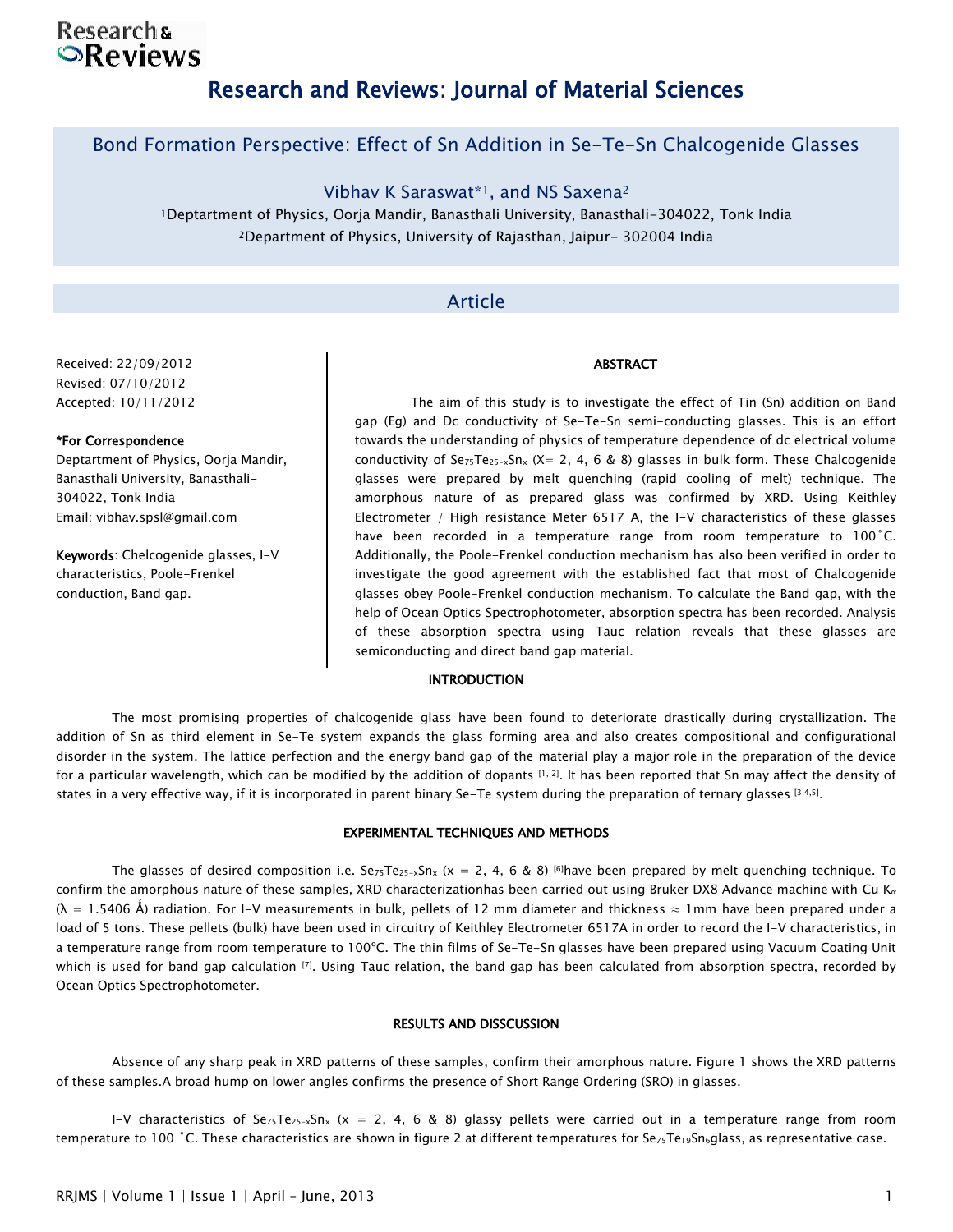# **Researchs SReviews**

Semi-conducting nature of these samples has been confirmed in these I-V curves, as it is clearly evident in these curves that conductivity is increasing with the increasing temperature; a very basic fact. The dc conductivity was calculated using the slope of I-V curves of these samples at 0.1 volt. The variation in conductivity (in /Ω.mm) with respect to Sn content in the SeTeSn glassy system at different temperatures is shown in figure 3.

Figure 1: XRD patterns of  $Se_{75}Te_{25-x}Sn_x$  (x = 2, 4, 6 & 8) glasses.



Figure 2:I-V Characteristics of Se<sub>75</sub>Te<sub>19</sub>Sn<sub>6</sub> glass at different temperatures, a representative case.

It can be inferred from figure 3 that Sez<sub>5</sub>Te<sub>19</sub>Sn<sub>6</sub> glass has the maximum conductivity in comparison to the other counterparts of the series i.e. it offers minimum resistance to the current compared to other candidates under test. This variation in conductivity with respect to the composition can be explained on the basis of formation of bonds between Se-Sn and Te-Sn.

The structure of Se-Te binary glasses is a mixture of Se<sub>8</sub> member rings (having strong covalent bond), Se<sub>6</sub>Te<sub>2</sub> mixed rings and Se-Te co-polymeric chain [8]. The addition of Sn in Se-Te system changes the configuration by forming Sn-Te cubic and SnSe<sub>2</sub> tetrahedral phase and decreases the concentration of Se<sub>8</sub> member rings resulting the increase in conductivity. When Sn is added to the Se-Te system, it makes the bonds with both Se and Te. The bond energy of Sn-Se bond is 402.8 kJ/mol and of Sn-Te bond is 320.5 kJ/mol<sup>[9]</sup>. The effect of increasing concentration of Sn-Se bonds, having higher bond energy than Sn-Te bonds, is reflected as the increase in conductivity of these glasses as we increase Sn content from 2 at. Wt.% to 6 at. wt.% in Se-Te-Sn system, as shown in figure 3.

Plots of Ln (I) with respect to V<sup>1/2</sup> were taken into account in order to verify the Poole-Frenkel (P-F) conduction mechanism in these glasses.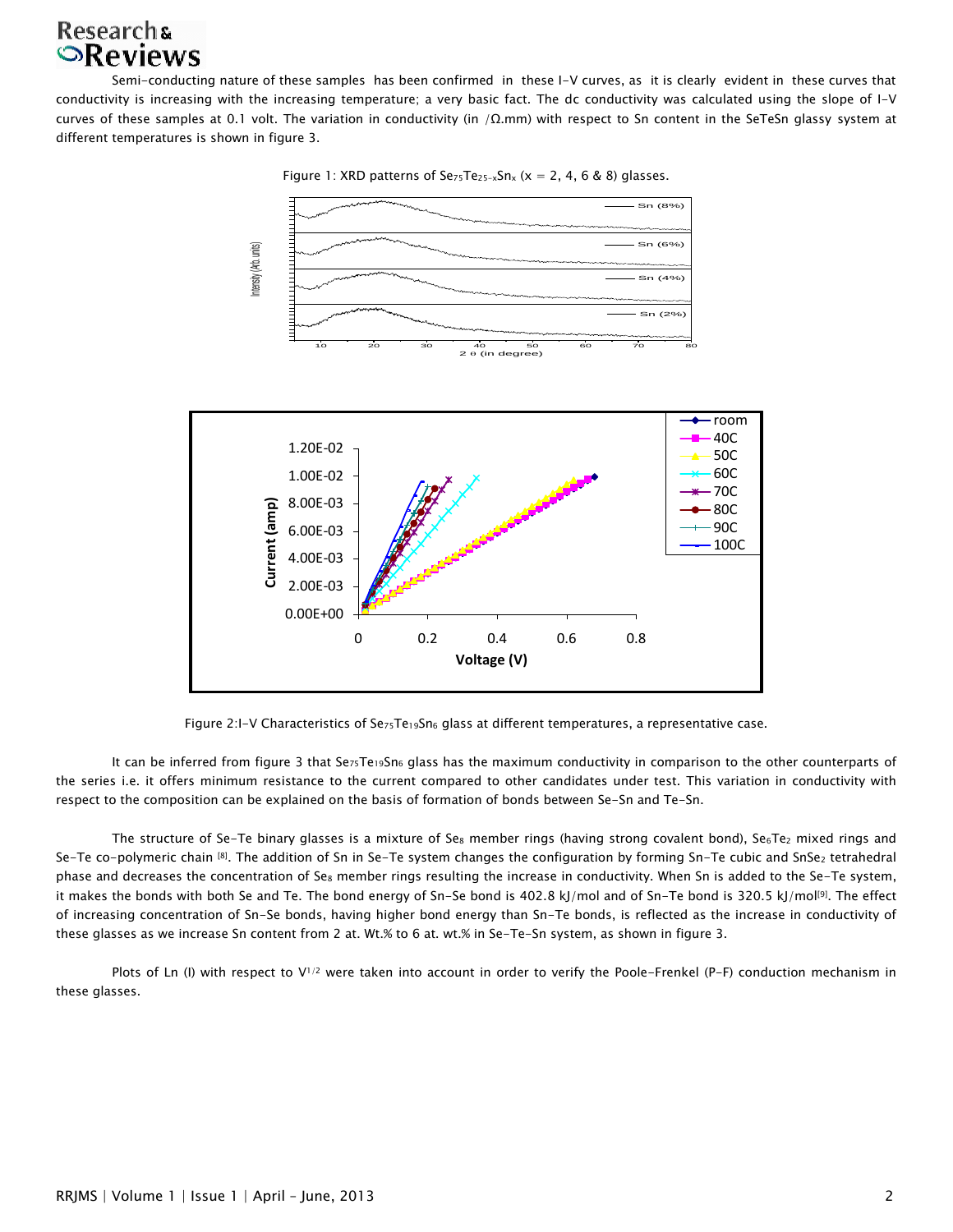# **Researchs OReviews**



Figure 3: Variation of Conductivity (/ $\Omega$ .mm) against composition at different temperatures.



Figure 4: Verification of P-F conduction in Se<sub>75</sub>Te<sub>19</sub>Sn<sub>6</sub> glass at different temperatures.

The linearity of Ln(I) vs V<sup>1/2</sup> curves in figures 4 ( a representative case) is suggestive of the fact that the conduction in these glasses is also of Poole-Frenkel type i.e. localized states produced by addition of Sn in these Se-Te-Sn glasses play an important role in conduction.

The band gap of Se-Te-Sn films has been calculated from the absorption spectra, recorded by Ocean Optics Spectrophotometer, using Tauc relation[10]. Figure 5 shows the absorption spectra, for Se<sub>75</sub>Te<sub>25-x</sub>Sn<sub>x</sub> glassy films.

When content of Sn is increased in the Se-Te-Sn system, Sn makes bonds with both Se and Te. Since Sn is added at the cost of Te hence the concentration of Sn-Se bonds (bond energy 402 kJ/mol) increases as compared to Sn-Te bonds (bond energy 320.5 kJ/mol) [9] causing the decrease in band gap uptoSn 6 at. wt.% in the sample. At Sn 8 at. wt. % band gap increases and this increase in band gap can be attributed to the changes occurred during the film preparation. Figure 6 shows the band gap calculation using Tauc relation, as  $(\alpha h\nu)^2$  is plotted against hv (energy) for Se<sub>75</sub>Te<sub>25-x</sub>Sn<sub>x</sub> glassy films. Table 1 lists the calculated band gap of Se<sub>75</sub>Te<sub>25-x</sub>Sn<sub>x</sub> glasses.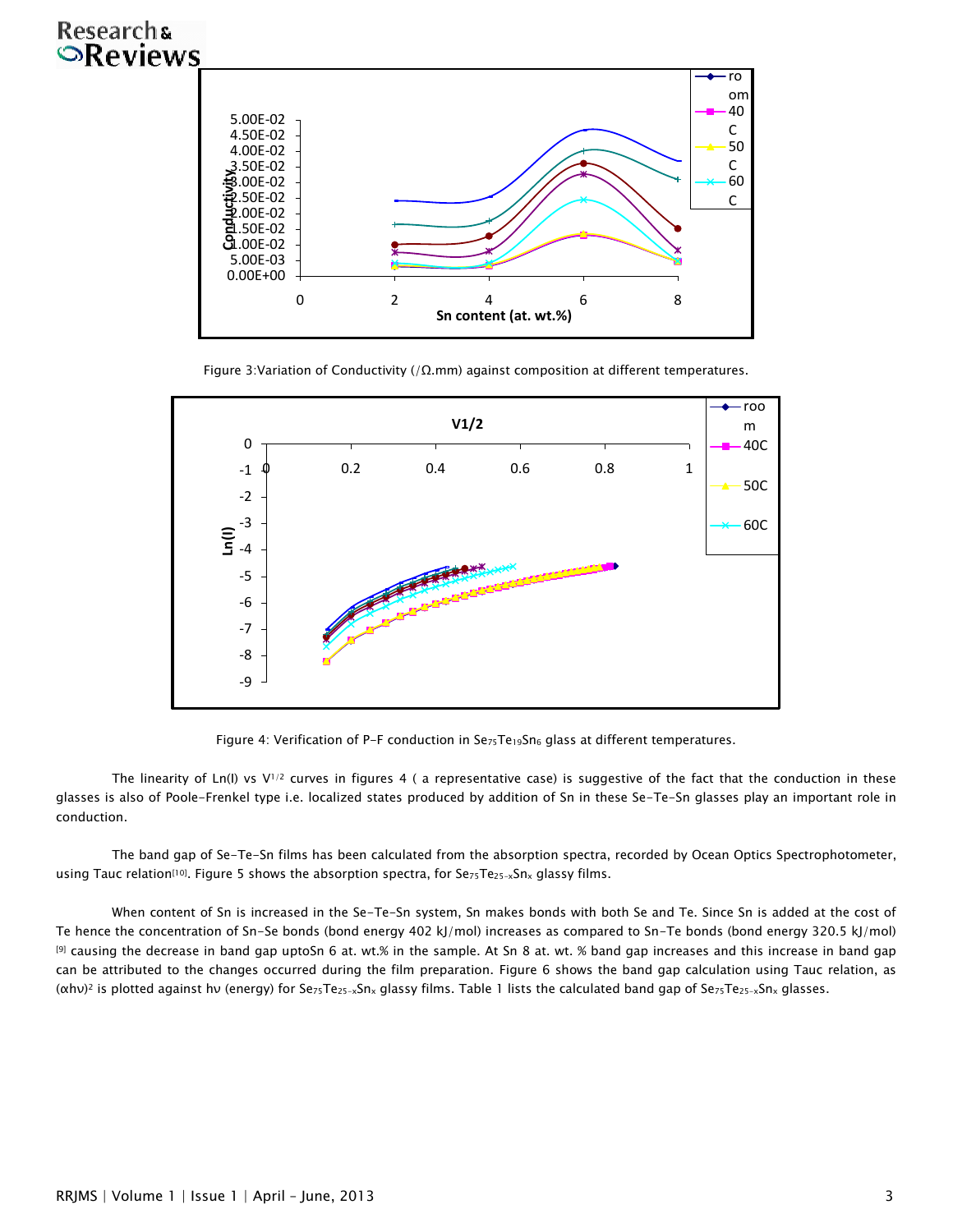## **Researchs SReviews**



Figure 5:Absorption spectra of  $Se_{75}Te_{25-x}Sn_{x}$  (x = 2, 4, 6 & 8) glasses.



Figure 6: Band gap calculation for  $\text{Se}_{75}$ Te<sub>19</sub>Sn<sub>6</sub> glass.

Table 1: Band gap of  $Se_{75}Te_{25-x}Sn_x$  (x = 2, 4, 6 & 8) glasses.

| S. No. | Composition of glass  | Band gap<br>(eV) |
|--------|-----------------------|------------------|
| 1.     | $S\cdot 5T\cdot 23Sn$ | 2.175            |
| 2.     | SezsTe21Sn4           | 2.171            |
| 3.     | SezsTeigSns           | 2.108            |
|        | SezsTeizSns           | 2.112            |

#### **CONCLUSION**

The detailed discussions in the paper can conclude the facts that the presented series of Chalcogenide glasses (Se-Te-Sn) is semi-conducting in nature, which can be observed from I-V characteristics. The effect of increasing concentration of Sn-Se bonds, having higher bond energy than Sn-Te bonds, is reflected as the increase in conductivity of these glasses as we increase Sn content from 2 at. wt. % to 6 at.wt. % in Se-Te-Sn system. The composition SezsTe19Sn6 can be considered as the most chemically ordered critical composition at which the system possesses the highest concentration of Sn-Se bonds. As we go beyond 6 at. wt. % ofSn in the system, there may be a possibility of small clustering of Sn in the system that can act as scattering centers for carriers resulting the decrease in conductivity. The linearity of Ln (I) vs V<sup>1/2</sup> curves is in good agreement with the fact that these glasses obey Poole-Frenkel conduction mechanism. The variation in band gap of these glassy films can be explained on the basis of bond formation between Se &Sn and Te&Sn. The observed value of the band gap supports the dc conductivity data.